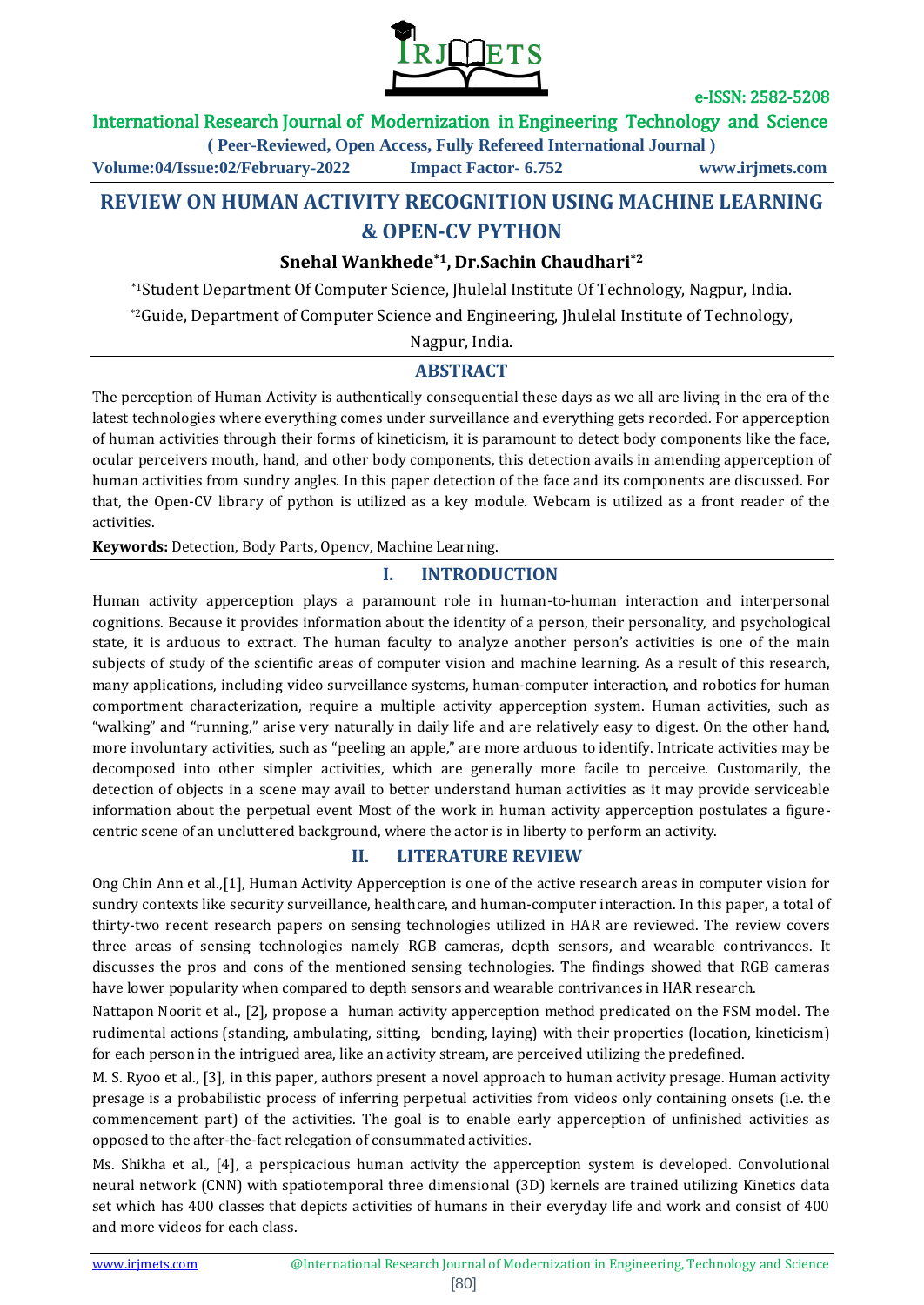

# International Research Journal of Modernization in Engineering Technology and Science

**( Peer-Reviewed, Open Access, Fully Refereed International Journal )**

**Volume:04/Issue:02/February-2022 Impact Factor- 6.752 www.irjmets.com**

Vinitha.V et al.,[5], the practical application of human activity apperception consists of automatically relegating/categorizing a dataset of videos on disk, Training, and monitoring a task to perform opportunely, verifying the task is done. Recently, deep learning methods such as CNN and RNN have obtained results by automatically learning features from the raw sensor data.

Mounika Chalapati et al.,[6], proposed the two main steps that compose aberrant human activity detection systems which are demeanor representation and modeling. And utilized different techniques, cognate to feature extraction and description for demeanor representation as well as unsupervised relegation methods for deportment modeling. In integration, available datasets and metrics for performance evaluation will be presented. Determinately, this paper aimed to detect eccentric deported objects in-crowd, such as expeditious kineticism in a crowd of ambulating people.

# **III. PROPOSED METHODOLOGY**

The proposed methodology consists of detection of face, eyes, and mouth. The system architecture flow given below shows the complete process to be followed during detection.



**Figure 1:** System Flow Diagram

#### **Convolutional Neural Network Algorithm:**

With the development of technologies and its integration with hardware and software has become the main adoption method for sundry projects predicated on CNN (Convolutional Neural Network) specially for image relegation process. In this paper fundamental concepts of CNN are studied for the down sampling function in OpenCV to process the picture.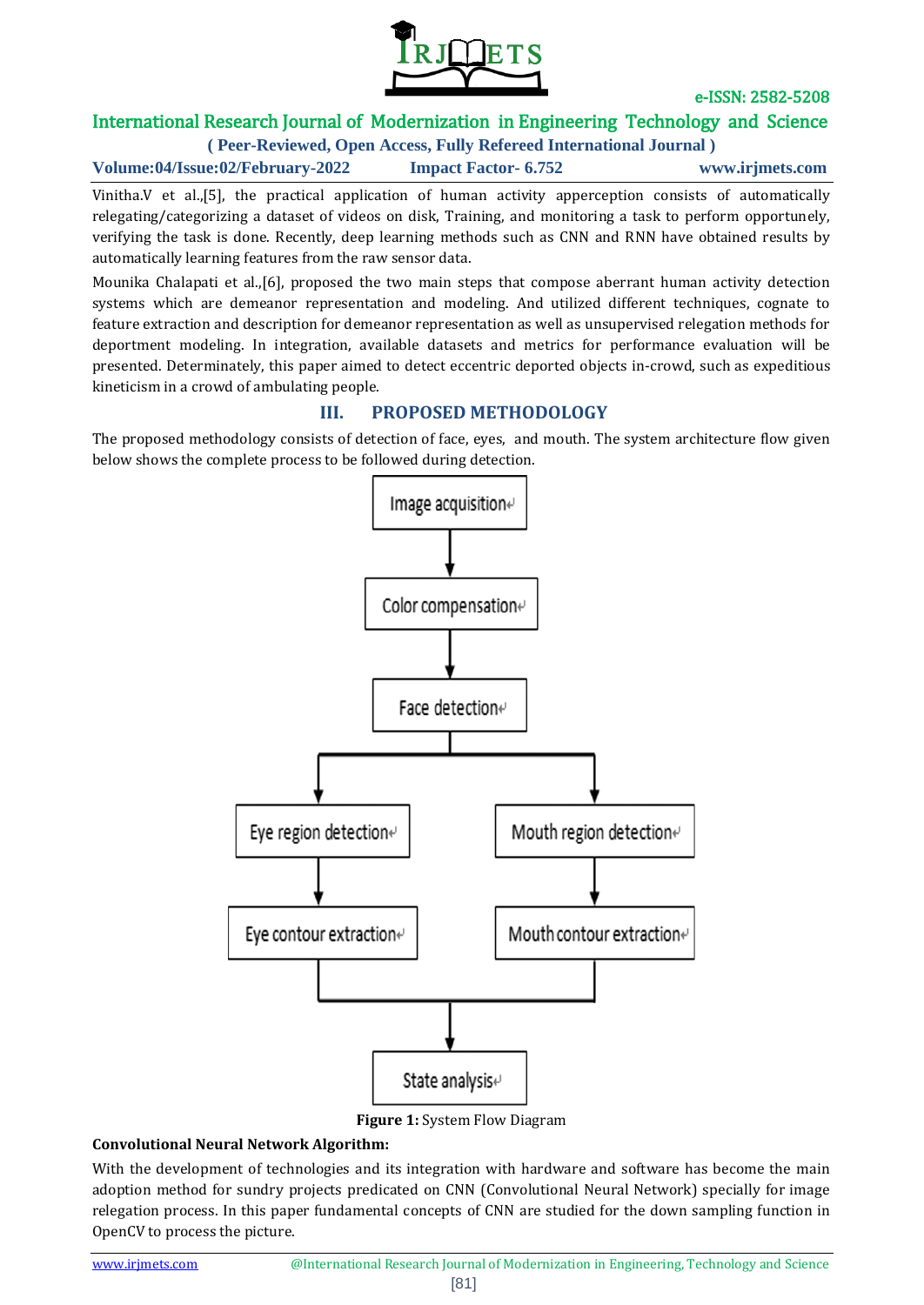

# International Research Journal of Modernization in Engineering Technology and Science



**Figure 2:** Image Classification using CNN Algorithm

#### **Support Vector Machine Algorithm:**

The SVM is a classifier used to classify different expressions and emotion states like sad, happy, anger, fear, neutral, etc., from a Berlin emotional database that gives almost 93.70% accuracy. The relegation task is simply to determine which side of the hyperplane the testing vectors reside in. Minimizing the structural risk abbreviates the average error of the inputs and their target vectors. In the description that follows, training data are relegated to binary classes.

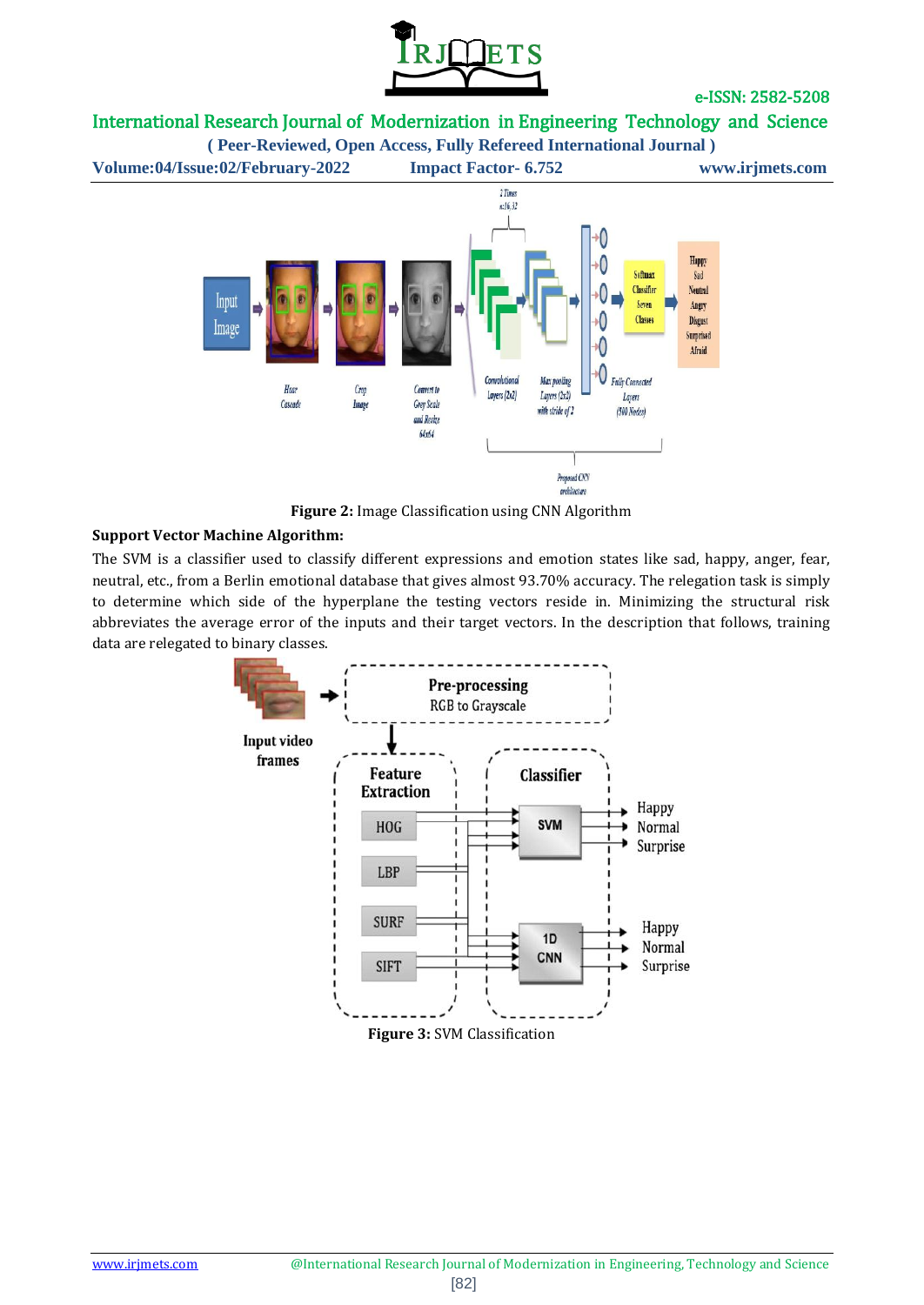

## International Research Journal of Modernization in Engineering Technology and Science

**( Peer-Reviewed, Open Access, Fully Refereed International Journal )**

**Volume:04/Issue:02/February-2022 Impact Factor- 6.752 www.irjmets.com**



**Figure 4:** Flow Chart

The complete project is divided into two modules and in this paper, module first is discussed clearly.

**Module first:** In this module detection of human face, eyes, and mouth is done with the help of HAAR cascade classifier and most important open-cv without which the module cannot be completed.

**Module second:** In this module full body detection with human activity recognition will be performed. The classification and detention of various human activity via live video streaming can be done using CNN and SVM algorithms that are especially used for classification modules.



**Figure 5:** Detection Process Flow